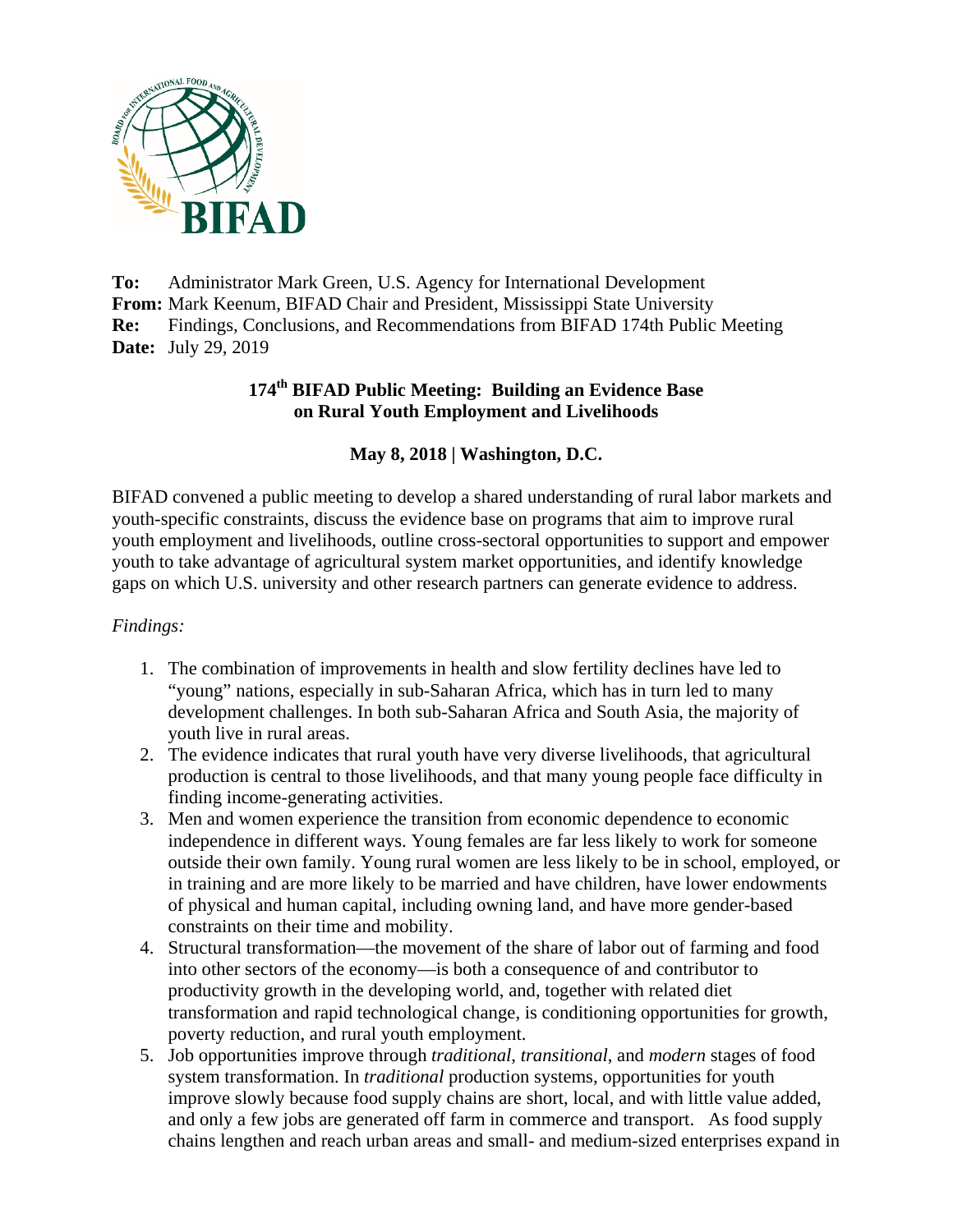*transitional* food systems, there are more off-farm opportunities for youth employment in commerce, transport, handling, storage, and labor-intensive activities, and wages begin to increase. In the *modern* stage of rural transformation, because of quality requirements, use of capital on and off the farm increases, and skill requirements rise sharply. Youth, who are usually more skilled, benefit if the education systems improve along with the opportunities.

- 6. Employment and earnings opportunities depend on the extent of transformation and location, but these are not usually youth specific. We know that youth and non-youth face the same challenges, but research is needed to identify additional steps to address cognitive, experiential and other deficits among youth.
- 7. Evidence suggests that access to land and basic education are the main youth-specific constraints. Knowledge of new technology is also important; this is mostly gained through agricultural extension (including farmer field schools). Some evidence suggests that extension programs should try a youth focus to better reach youth. Traditional interventions to increase youth employment have focused on supply-side approaches, whereby the assumption is that youth lack the skills needed to get entry level jobs. Entrylevel vacancies are assumed to exist, but youth lack the skills to get them. This is usually not true in developing countries. A private-sector-oriented approach—which is designed to increase firm output and growth, thus increasing demand for labor—is likely to be more successful.
- 8. Most youth employment interventions have been in urban areas, and technical and vocational training have been the most common interventions; however, the evidence suggests that the success of training in increasing youth employment is limited, at best. The results indicate that understanding youth needs and progression to employment is not informing program design. Meanwhile, firm entry is needed to increase labor demand.

# *Conclusions:*

- 1. A typology can help us to place current and future opportunities for youth and their families across a continuum of rural and agricultural transformation (i.e., what they are doing and what they might be doing). Individual and family-level variables—including education, assets, and the specifics of economic engagement—can be characterized, and generalized inferences can be drawn regarding opportunities and challenges.
- 2. Age-disaggregated data are needed to answer questions about youth inclusion and support to youth in making the transition from economic dependence to economic independence.
- 3. New interventions should draw from economic/private sector-oriented approaches, addressing barriers to firm entry and firm growth that limit jobs and the opportunities available.

#### *Recommendations:*

- 1. USAID should continue to focus on eliminating generic economic constraints. Youth and non-youth alike need to have a positive policy environment, operate in a functional institutional environment, and have a physical environment to support them.
- 2. USAID should identify cognitive, experiential, and other deficits that may be hindering the youth transition to independence.